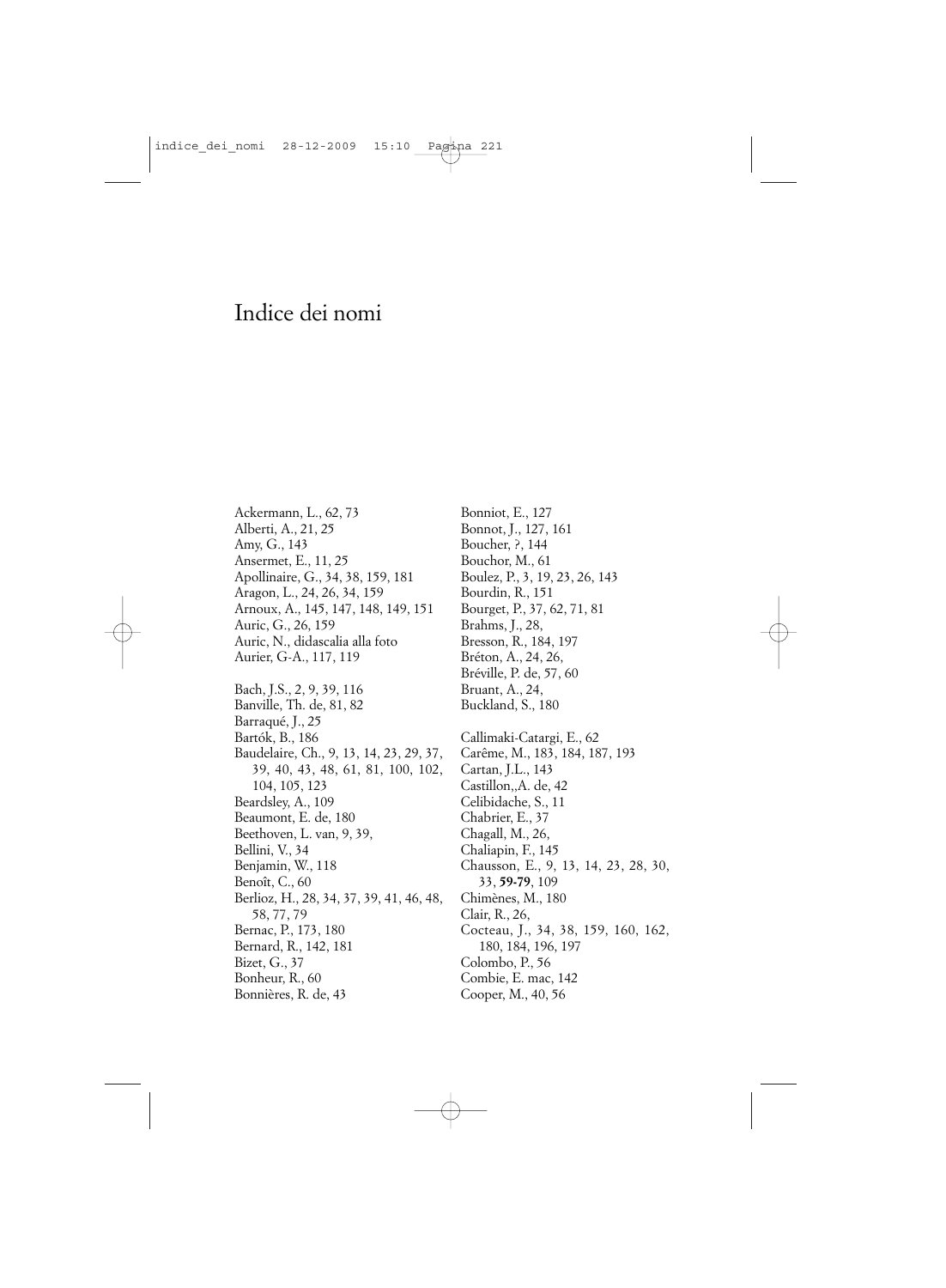Coppée, F., 43, 124 Couperin, F., 18, Couzinou, R., 151 D'Indy, V., 60, 125 Daniel, K. W., 180, 181 Dante, 39 De Gaulle, C., 26 Deburau, J. G., 83, 84, 92 Debussy, C., 9, 13, 14, 15, 16, 19, 23, 24, 27, 28, 31, 32, 33, 36, 37, 41, 60, **81-144**, 159, 184, 188, 197 Delannoy, M., 151 Di Pietro, M. (v. Polignac, M.-B.), 24, 25 Dietrich, M., 124 Doz, S., 23 Dukas, P., 60 Duparc, H., 9, 13, 14, 23, 27, 28, 33, 35, 37, **39-58** Durand, J., 127 Duval, D., 183 Éluard, P., 159 Emmanuel, M., 16 Falla, M. de, 151 Fauré, G., 9, 13, 14, 15, 17, 23, 27, 28, 29, 32, 33, 37, 39, 42, 44, 190, 197 Faure, M., 58 Flaubert, G., 197 Fowlie, W., 181 Fragonard, J-H., 123 Franck, C., 40, 41, 42, 59, 63, 77, 79 Freitas Branco, L., 142 Fresnaye. R. de la, 160, 161 Gallois, J,, 61, 62, 77, 78, 79 Galuppi, B., 34 Garden, M., 93 Gautier, J., 14, 63 Gautier, Th., 14, 35, 37, 40, 45, 62, 63, 67, 68, 69, 70

George, S., 123 Gérard, Y., 56 Gide, A., 26 Goethe, W., 28, 37, 42 Gounod, Ch., 37, 40, 41, 63 Gronquist, R., 144 Guaïta, S. de, 14 Guiraud, E., 16 Hamilton, D., 124 Harbord, ?, 75 Harsányi, T., 143 Hindemith, P., 143 Ibert, J., 38, **145-155** Ibsen, H., 39 Jacob, M., 159, 181 Jarman, D., 197 Jarocinsky, S., 108, 124 Koechlin, Ch., 158, 165 Lahor, J., 35, 43 Lalo, È, 37, 42 Landi, M., 142 Lanvin, J., 25, Leconte de l'Isle, Ch., 40, 62, 64, 75, 76 Lemerre, A., 78 Lesure, F., 105 Linossier, R., 161, 180 Liszt, F., 39, 40, 46 Lockspeiser, E., 25 Louÿs, P., **108-125**, 188 Lukacs, G., 13 Magnani, F., 142 Mallarmé, S., 23, 40, 89,90, 124, **127- 144** Malraux, A., 24, 26 Martini (ps.di Schwartzendorf, J.), 37 Massenet, J., 44, 59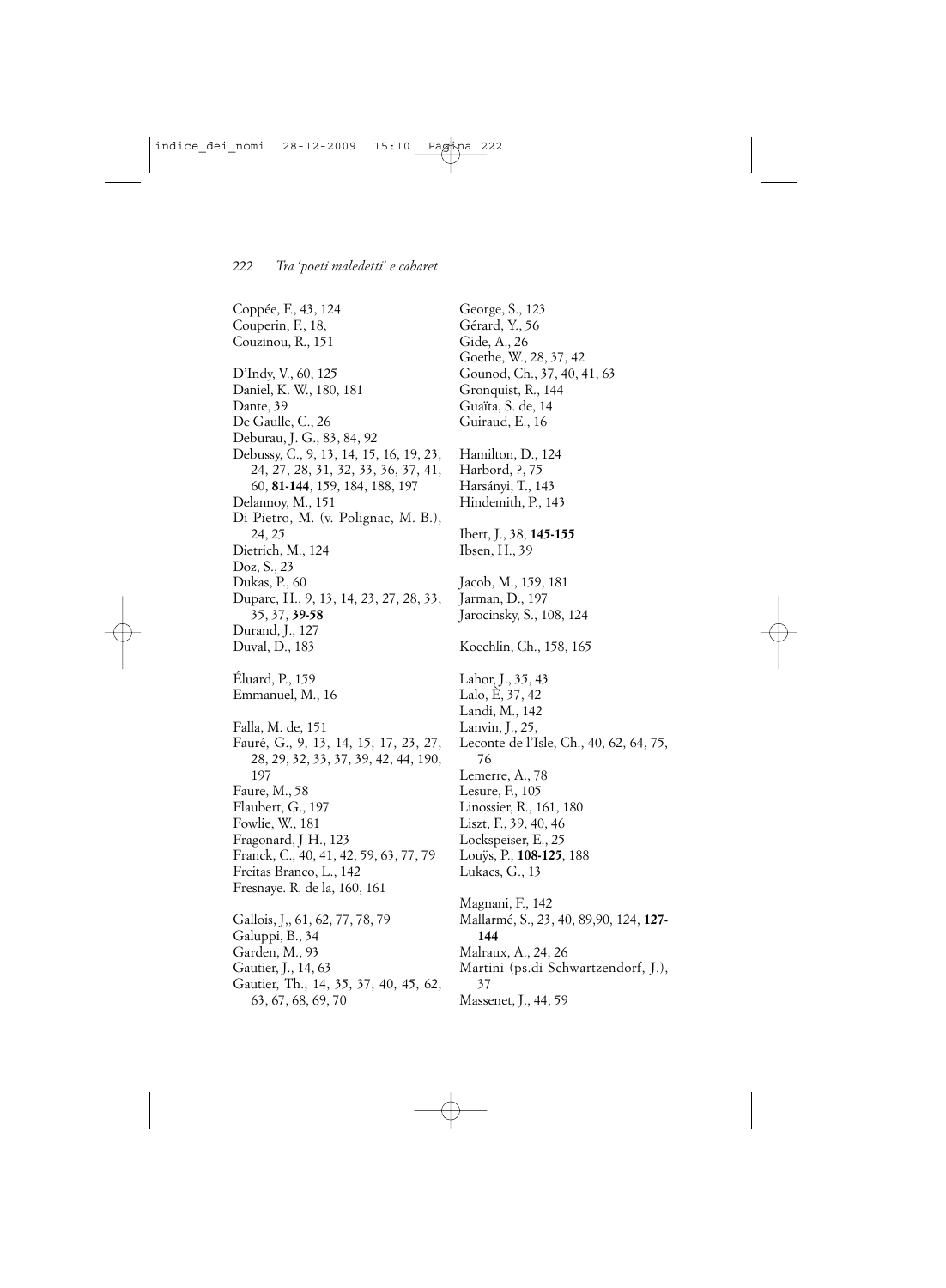Meister, B., 41, 45, 56, 57 Mendès, C., 14 Messiaen, O., 25 Messina, K., 57, 58 Meyer, L.B., 11, 25 Milhaud, D., 142, 143, 151, 165, 180 Mistral, F., 39 Monet, C., 31 Monpou, H., 37 Morand, P., 145, 151, 152 Moréas, J., 9, 13, 15, 34, 81 Moreau-Sainti, 81 Mozart, W.A., 2, 193 Müller, W., 118 Mussorskij, M., 197 Nattiez, J.J., 25, Noske, F., 39, 41, 42, 44, 45, 46, 56, 57 Orenstein, A., 142, 151 Ovidio, 125 Pabst, W., 145, 150, 152 Paray, P., 151 Perrault, Ch., 191 Piaf, E., 30 Picasso, P., 26, 161, 181 Poe, E. A., 43 Polignac, E. de (v. Singer, W.), 25, 26 Polignac, M-B. de (v. Di Pietro, M.), 24, 25 Poulenc, F., 23, 24, 25, 26, 29, 34, 35, 36, 38, **157-197** Privitera, M., 143 Radiguet, R., 161 Ravel, M., 19, 23, 33, 36, 37, 60, 109, 125, **127-155**, 183, 197 Rayssac, B. de, 61, 63, 77, 79 Reicha, A., 58 Restagno, E., 180 Rimski-Korsakov, D., 197 Rodin, A., 48 Ronsard, P. de, 145, 146

Ronstand, C., 158, 180 Rosenthal, M., 151 Ruwet, N., 17, 25 Saffo, 108, 122, 124 Saint-Exupéry, A., 26 Saint-Marceaux, de, 180 Saint-Saëns, C., 42, 63, 125 Salvetti, G., 25, 56, 144 Salzedo, C., 142 Salzer, F., 11, 25 Satie, E., 35, 38, 159, 161, 184, 197 Sauguet, H., 143 Scarlatti, D., 9 Schachter, C., 25 Schenker, H., 11 Schmidt, C.B., 181 Schoenberg. A., 7, 38, 123 Schubert, F., 28, 34, 118, 184, 197 Schumann, R., 28, 42 Seillan, J.-M., 142 Sert, M., 180 Silvestre, A., 35, 62, 66 Singer, W. (v. Polignac, E.), 25, 26 Singher, M., 151 Spies, M, 25 Spohr, L., 42 Sternberg, von, 124 Storm, 62, 63 Strauss, R., 109 Stravinsky, I., 19, 26, 158, 160, 165, 179, 197 Thibaudet, A., 129 Timbrell, Ch,, 25 Tolstoj, L., 39 Toulouse-Lautrec, H. de, 24, Vallespir, M., 144 Vasnier, M., 37, 81, 84, 105 Vellones, P., 143 Verlaine, P., 13, 14, 17, 23, 27, 32, 37, 39, 40, 60, 81, 85, 87, 93, 94, 98, 103, 105, 123